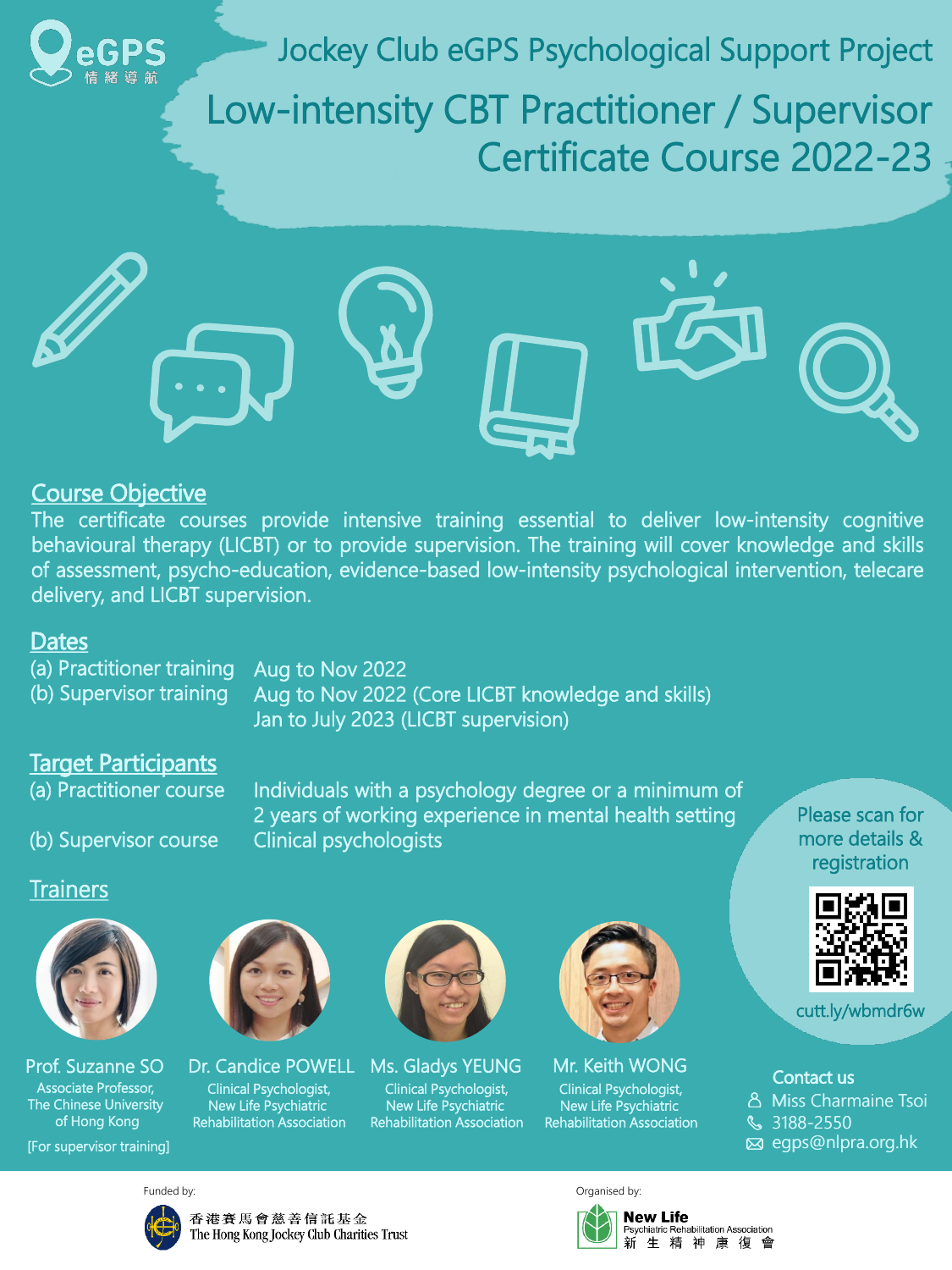# **New Life Psychiatric Rehabilitation Association Jockey Club eGPS Psychological Support Project Low-intensity Cognitive Behavioural Therapy Practitioner Certificate Course 2022-23**

### **Course Objective**

The practitioner certificate course provides intensive training essential to deliver low-intensity cognitive behavioral therapy (LICBT). The training is a combination of online lecture and supervised role-play practice. The training will enable participants to conduct client-centred CBT assessments, deliver evidence-based LICBT psycho-education and intervention for common mental health problems via face-to-face format or telecare, and be equipped with knowledge about the use of effective clinical supervision in LICBT service.

### **Course Details**

The practitioner course consists of three modules with a combination of online self-learning modules as well as in-person skill drilling workshops.

- Self-learning online lecture for 23 hours
- Self-practice role-play for 16 hours (16 practices)
- Skill drilling workshop in the form of group role-play supervision for 78 hours (12 days) (faceto-face/ zoom)
- Submission of short reflection articles

### **Enquiry session about the course**

Date: 17/5/2022 (Tuesday) Time: 6:00-6:30pm

Format: Zoom (<https://nlpra.zoom.us/j/91300615983?pwd=SVJ6d3RoTkowOEl5KzFsQkpFMTFrdz09>)

### **Briefing session for those who have successfully enrolled in the course**

| Date:   | 15/7/2022 (Friday) |
|---------|--------------------|
| Time:   | 10:00-10:30am      |
| Format: | – Zoom             |

| Module 1                                                                                                                                                       | Module 2                                                                                                        | Module 3                                                                                                                                  |  |
|----------------------------------------------------------------------------------------------------------------------------------------------------------------|-----------------------------------------------------------------------------------------------------------------|-------------------------------------------------------------------------------------------------------------------------------------------|--|
| <b>Assessment</b>                                                                                                                                              | Treatment - depression,                                                                                         | Treatment 2 - other anxiety-                                                                                                              |  |
|                                                                                                                                                                | anxiety & phobia                                                                                                | related problems                                                                                                                          |  |
| 1. Introduction to LICBT<br>2. Behaviour change models<br>Information gathering<br>3.<br>LICBT psycho-education<br>4.<br>5. Provision of probable<br>diagnosis | <b>Behavioural activation</b><br>$1_{-}$<br>Dealing with worries<br>2.<br><b>Exposure and habituation</b><br>3. | 1. Behavioural experiment<br>and cognitive restructuring<br>Exposure and response<br>2.<br>prevention<br>Preparation of supervision<br>3. |  |
| 7 online modules                                                                                                                                               | 8 online modules                                                                                                | 5 online modules                                                                                                                          |  |
| Skill drilling:                                                                                                                                                | Skill drilling:                                                                                                 | Skill drilling:                                                                                                                           |  |
| 13 <sup>#</sup> , 19 & 26 <sup>#</sup> August 2022<br>3 September 2022                                                                                         | 16 <sup>#</sup> , 24 & 30 <sup>#</sup> September 2022<br>8, 14 <sup>#</sup> & 22 October 2022                   | 4 & 11 November 2022                                                                                                                      |  |

\*Two one-hour examinations on intake and intervention will be arranged on 9 & 13 September and 25, 26, 28 & 29 November 2022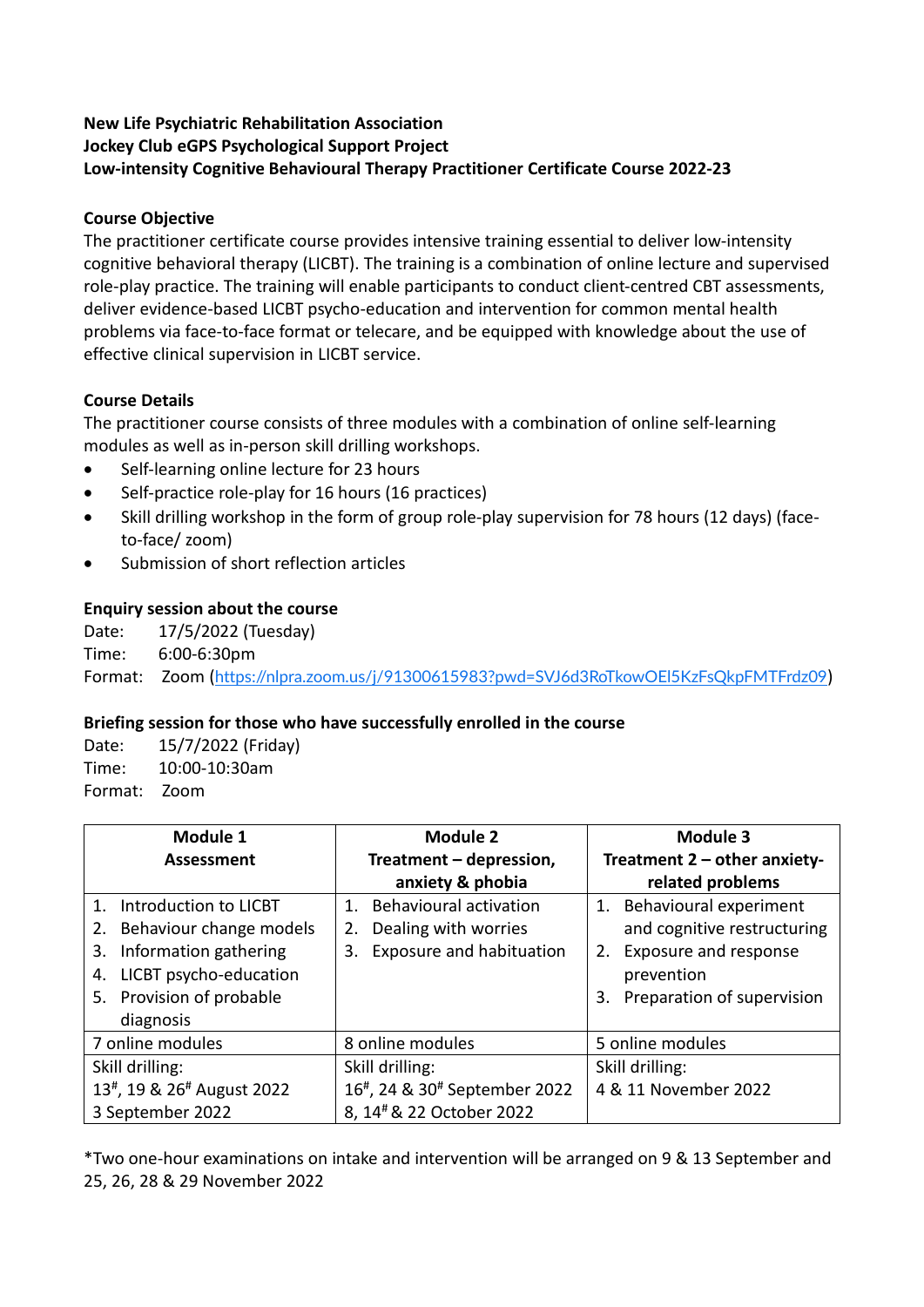\*Back-up dates: 18 & 19 November 2022

#Please note that the skill drilling workshops will be co-run with part of the supervisor course

#### **Language**

Cantonese and English

#### **Course completion requirement**

- 1. Complete ALL online self-learning lectures; and
- 2. Submit ALL assignments; and
- 3. Attend 80% or above of module 1's skill drilling workshops; and
- 4. Attend 80% or above of module 2-3's skill drilling workshops; and
- 5. Pass role-play examination for intake and intervention.

#### **Practice certificate requirement**

- 1. Fulfilled the above course completion requirement; and
- 2. Complete intake and treatment for 2 individuals, each treatment consisting of at least 4 sessions with ongoing supervision\*; and
- 3. Submit a portfolio of treating 3 individuals using LICBT approach, using at least 2 approaches of guided self-help.\*

\*To be completed within 6 months after training, ie. June 2023

#### **Target participants**

- 1. Holder of psychology undergraduate degree with courses of psychopathology, and any counselling related courses; OR
- 2. Degree holder with a minimum of 2 years of working experience in mental health setting, providing direct service to individuals suffering from mental illness

#### **Fee**

\$9,000/ person

\*team application: \$8,100/ person

\*Participants who join as a team (i.e. with at least one supervisor and two practitioners) can enjoy a 10% off discount.

\*Fee will be collected after application is confirmed.

#### **Venue (for face-to-face class)**

Jockey Club eGPS Psychological Service and Training Centre Room 601-602, Kimberley House, 35 Kimberley Road, Tsim Sha Tsui, Kowloon

**Application Deadline** 6 June 2022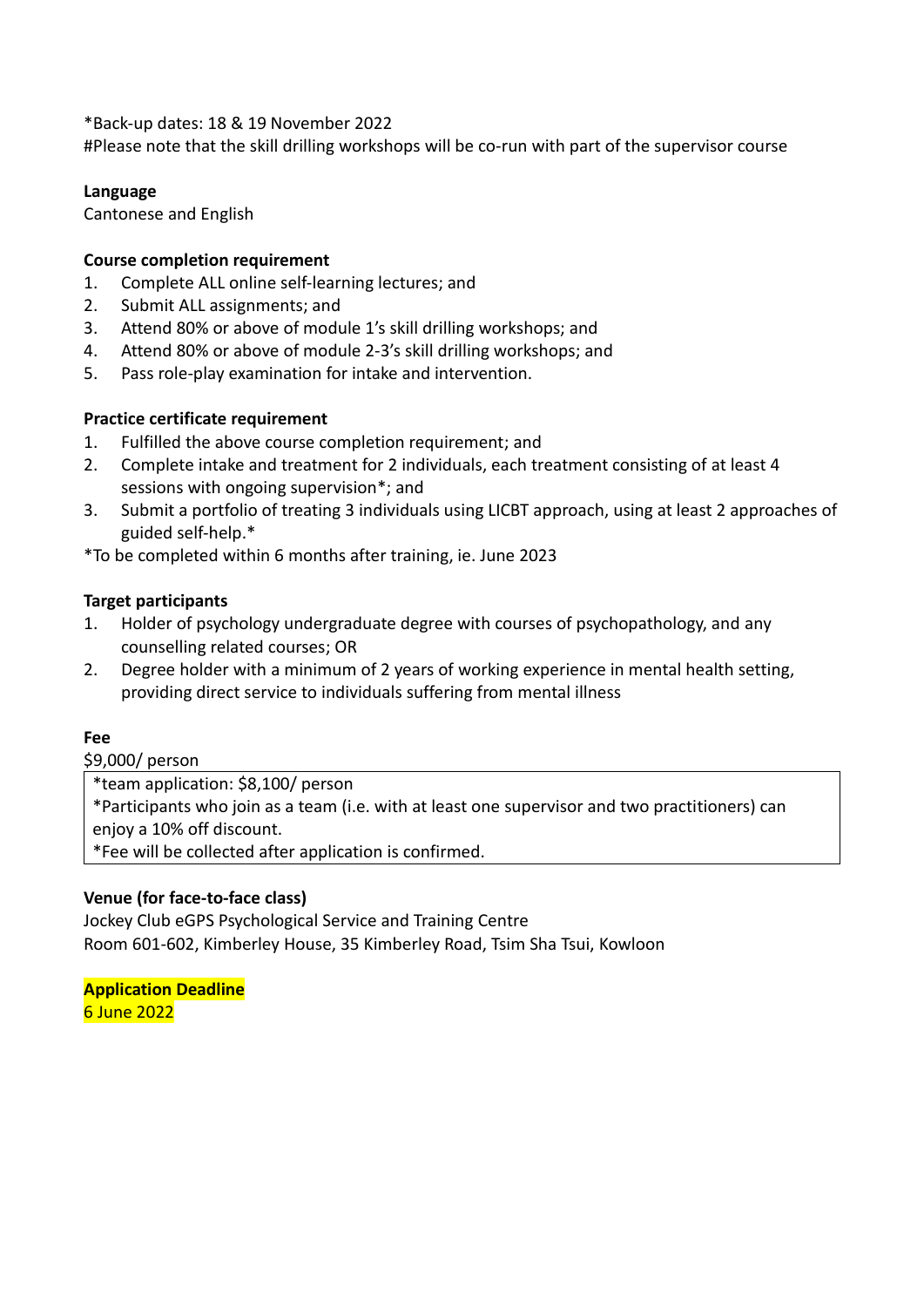### **New Life Psychiatric Rehabilitation Association**

# **Jockey Club eGPS Psychological Support Project Low-intensity CBT Supervisor Certificate Course 2022-23**

## **Course Objective**

The supervisor certificate course provides intensive training essential to deliver low-intensity cognitive behavioral therapy (LICBT) supervision. The training is a combination of online lecture and supervised role-play practice. The training covers core elements of LICBT assessment and intervention, stepped-care model as well as provision of LICBT supervision.

# **Course Details**

The practitioner course consists of four modules with a combination of online self-learning modules as well as in-person skill drilling workshops.

- *Module 1-3 (Core LICBT knowledge and skills)*
- Self-learning online lecture for 22 hours
- Self-practice role-play for 16 hours (16 practices)
- Skill drilling workshop in the form of group role-play supervision for 32.5 hours (5 days) (faceto-face/ zoom)

*Module 4 (LICBT supervision)*

- Face-to-face lecture for 32.5 hours (5 days)
- Individual and group supervision for 12 sessions

# **Enquiry session about the course**

Date: 17/5/2022 (Tuesday)

Time: 6:00-6:30pm

Format: Zoom (<https://nlpra.zoom.us/j/91300615983?pwd=SVJ6d3RoTkowOEl5KzFsQkpFMTFrdz09>)

# **Briefing session for those who have successfully enrolled in the course**

Date: 15/7/2022 (Friday) Time: 10:00-10:30am Format: Zoom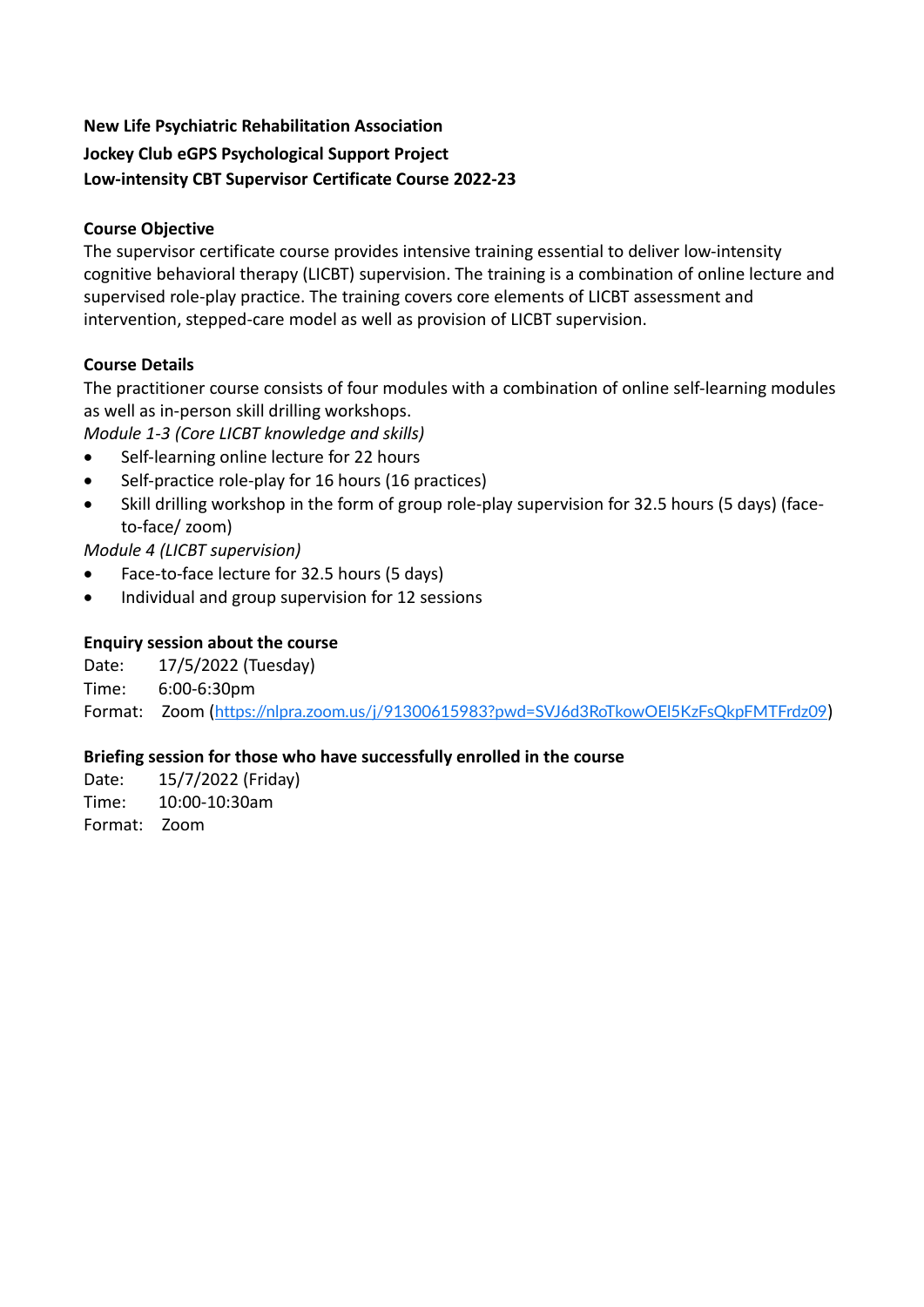| Module 1                                                                                                                                                                                    | <b>Module 2</b>                                                                                 | <b>Module 3</b>                                                                                                                                    | Module 4                                                                                                                                                                                                                                                                                                                     |
|---------------------------------------------------------------------------------------------------------------------------------------------------------------------------------------------|-------------------------------------------------------------------------------------------------|----------------------------------------------------------------------------------------------------------------------------------------------------|------------------------------------------------------------------------------------------------------------------------------------------------------------------------------------------------------------------------------------------------------------------------------------------------------------------------------|
| <b>Assessment</b>                                                                                                                                                                           | Treatment-                                                                                      | Treatment $2$ – other                                                                                                                              | <b>Becoming an LICBT</b>                                                                                                                                                                                                                                                                                                     |
|                                                                                                                                                                                             | depression, anxiety &                                                                           | anxiety-related                                                                                                                                    | supervisor                                                                                                                                                                                                                                                                                                                   |
|                                                                                                                                                                                             | phobia                                                                                          | problems                                                                                                                                           |                                                                                                                                                                                                                                                                                                                              |
| Introduction to<br>1.<br><b>LICBT</b><br>Behaviour change<br>2.<br>models<br>Information<br>3.<br>gathering<br>LICBT psycho-<br>4.<br>education<br>Provision of<br>5.<br>probable diagnosis | Behavioural<br>1.<br>activation<br>2. Dealing with<br>worries<br>3. Exposure and<br>habituation | Behavioural<br>1.<br>experiment and<br>cognitive<br>restructuring<br>2. Exposure and<br>response<br>prevention<br>3. Preparation of<br>supervision | Clinical<br>1.<br>supervision as a<br>professional<br>competency for<br>psychologists<br>Supervisory<br>2.<br>activities for LI<br>services<br>Reflective<br>3.<br>supervision on LI<br>assessment<br>Reflective<br>4.<br>supervision on LI<br>intervention<br>5. Clinical<br>supervision as an<br>interpersonal<br>activity |
| 6 online modules                                                                                                                                                                            | 8 online modules                                                                                | 5 online modules                                                                                                                                   |                                                                                                                                                                                                                                                                                                                              |
| Skill drilling:<br>13 & 26 August 2022                                                                                                                                                      | Skill drilling:<br>16 & 30 September<br>2022<br>14 October 2022                                 |                                                                                                                                                    | 5-day whole day<br>workshop<br>12, 13, 19 & 20<br>January 2023<br>3 February 2023<br>Individual and group<br>supervision<br>12 sessions between<br>February to July 2023                                                                                                                                                     |

\*Two one-hour examinations on intake and intervention to be arranged on 9 & 13 September and 25, 26, 28 & 29 November 2022

\*Back-up dates: 18 & 19 November 2022

#Please note that the skill drilling workshops will be co-run with part of the practitioner course

# **Language**

Cantonese and English